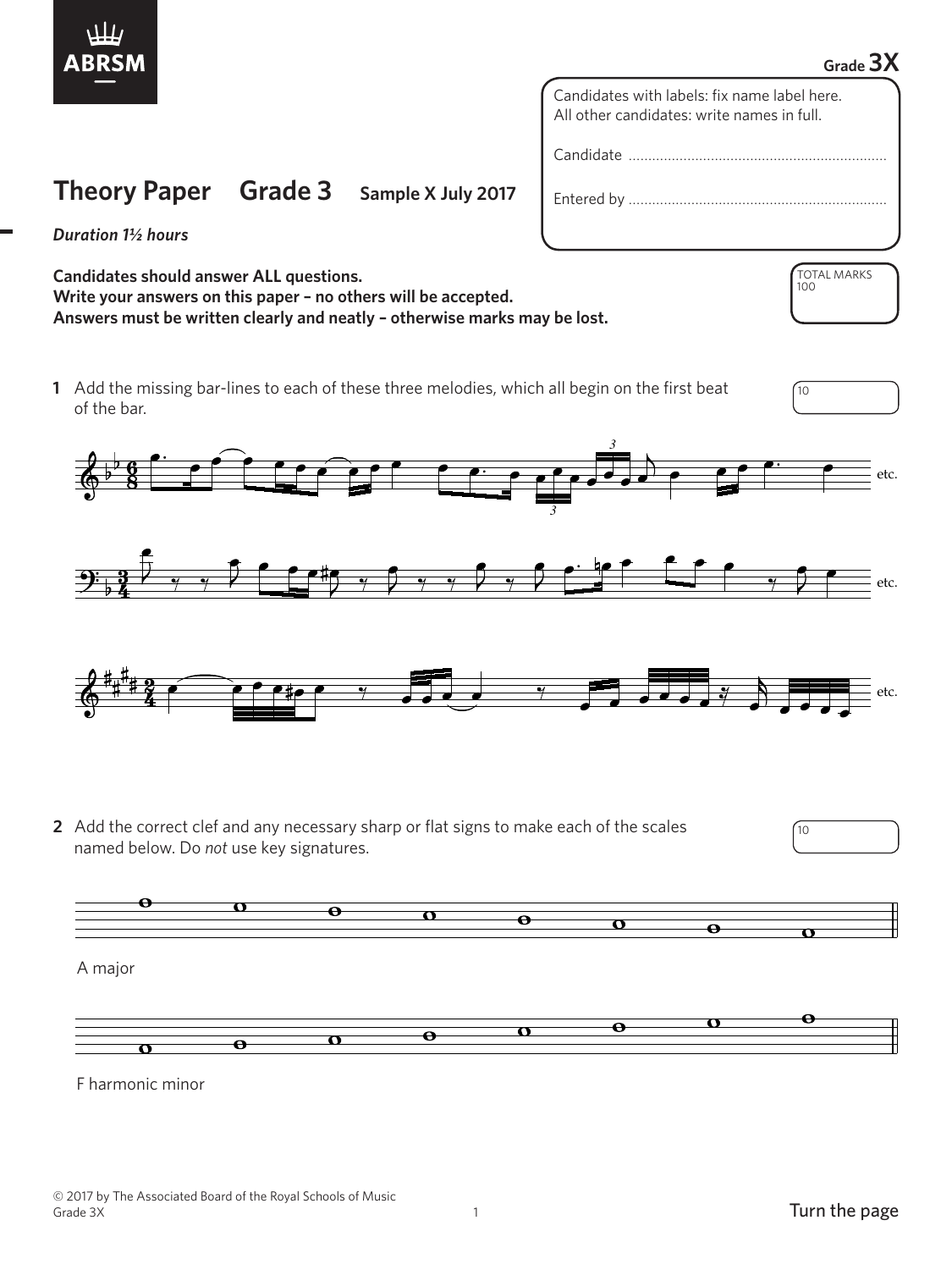**3** Give the letter name of each of these notes, as shown in the first answer.



10

**4** Describe each of these melodic intervals, giving the type and number (e.g. major 2nd, perfect 8ve). The keys are named, and in each case the lower note is the key note.



**5** Add the correct rest(s) at the places marked  $*$  to make each bar complete.  $\sqrt{10}$ 

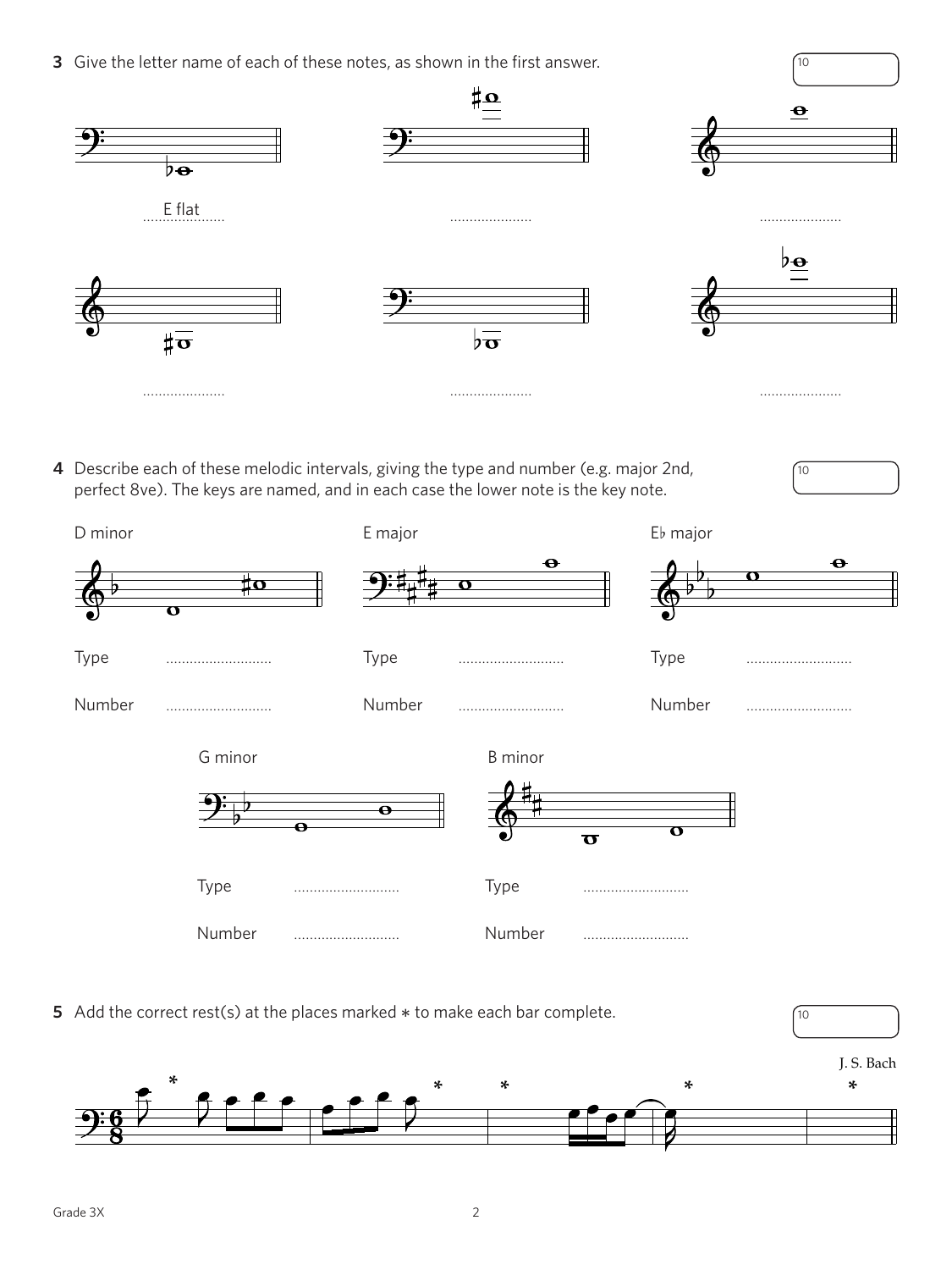**6** (a) Rewrite the following melody with the notes correctly grouped (beamed).